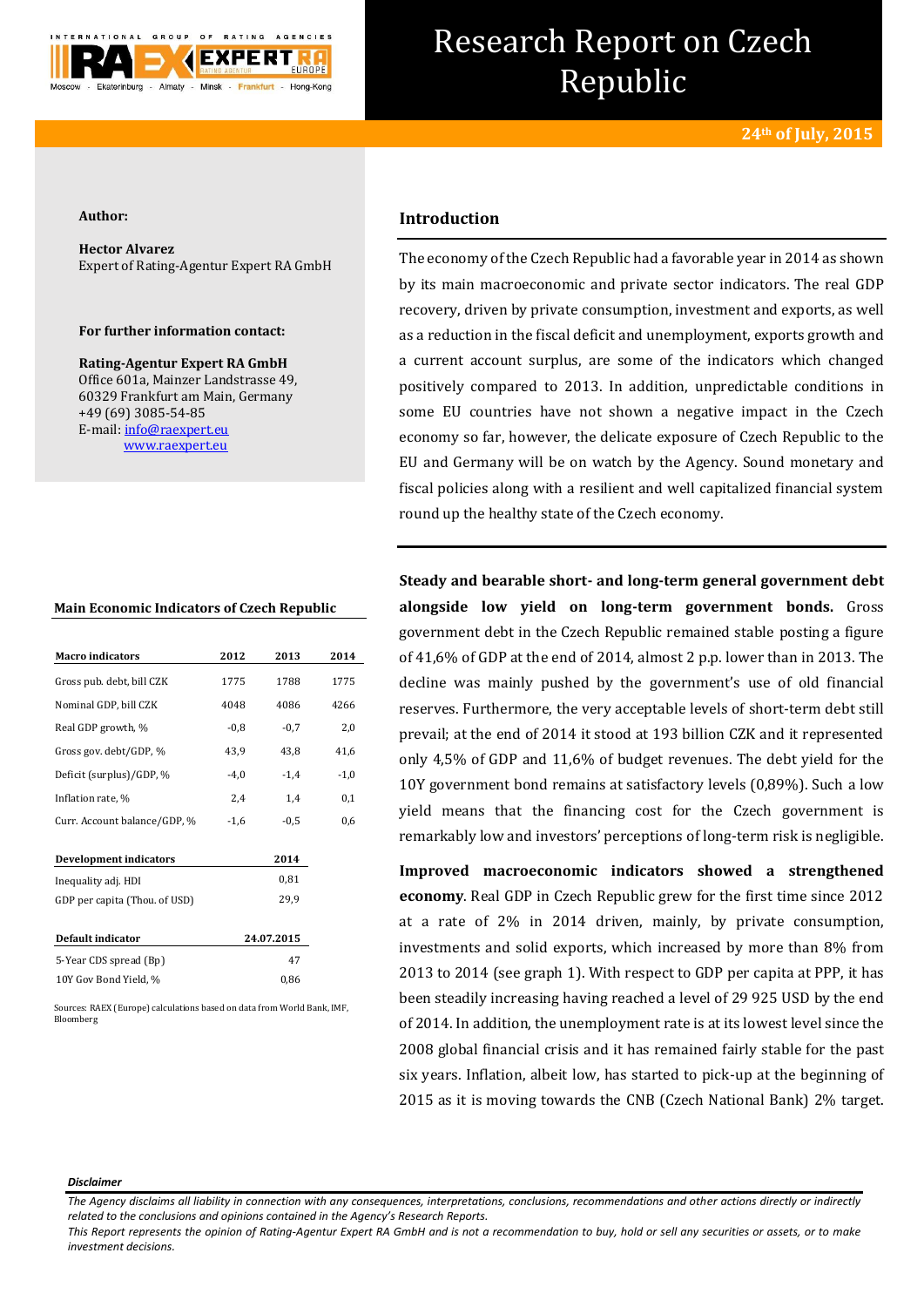



#### **Graph 1:** Volume of exports (% change)

Source: RAEX (Europe) calculations based on data from IMF





Source: RAEX (Europe) calculations based on data from IMF

This recent increase in inflation is a positive sign for an economy threatened by deflationary pressures in recent years.

# **Fiscal policy remains flexible and fiscal deficit continues to narrow.**

The government continues to narrow its budget deficit (see graph 2) providing even more fiscal space (deficit was 1% of GDP in 2014). The reduced deficit provides the government with the opportunity to be flexible and accommodative in its fiscal stance. In fact, the authorities have planned further spending for 2015 in order to, alongside an already expansionary monetary policy, propel consumption and spur inflation towards the CNB target. Besides the spending strategy, the government's fiscal policy is also focused on increasing the effectiveness of tax collection. Additionally, mid-term objectives regarding fiscal balance (steady 1% deficit by 2020) and investment programs<sup>1</sup> appear to be in the right direction. In April 2015, the government approved the update of the "Convergence Programme of the Czech Republic" where the authorities reiterate their commitment of maintaining a fiscal balance above -3% and the effective use of the treasury's available liquidity.

**Well-positioned and resilient financial system with steady private credit levels, however, these levels have not picked-up as expected.** The banking sector remains solid with strong fundamentals. In 2014 the average ROA was 1,2%, NPLs increased slightly though they are still at acceptable levels (5,6%) and the loan-to-deposit ratio was 76,1% in the first quarter of 2015. Additionally, the latest stress tests performed by the CNB showed that the banking sector is robust even with scenarios portraying depressed economic growth and deflation. This is mainly due to the fact that banks are well capitalized and liquid, thus, they would be able to absorb unexpected shocks and still have a decent capital adequacy. Comparably, the insurance sector also appears to be healthy and resilient. Even when the financial system resembles strength, private credit remains low and has not hiked. By analyzing the monetary statistics of the country, it can be observed that even though the CNB has issued money already twice in order to control the EUR/CZK exchange rate, this money is deposited in the Central Bank as excess reserves or overnight deposits instead of remaining in circulation. Even when the monetary base is growing, the currency in circulation has stayed practically flat (see graph 3). Moreover, as mentioned in the previous research report for Czech Republic, despite overall structural risks having declined, credit unions remain a cause of concern for the financial system stability. The bad performance of these institutions was more pronounced in 2014 when the

<sup>1</sup> Refer to previous research report to see these programs: Research Report on Czech Republic from  $30<sup>th</sup>$  of January 2015 [\(http://raexpert.eu/reports/Research\\_report\\_Czech\\_Republic\\_30.01.2015.pdf\)](http://raexpert.eu/reports/Research_report_Czech_Republic_30.01.2015.pdf)

*Disclaimer* 

**.** 

*The Agency disclaims all liability in connection with any consequences, interpretations, conclusions, recommendations and other actions directly or indirectly related to the conclusions and opinions contained in the Agency's Research Reports.*

*This Report represents the opinion of Rating-Agentur Expert RA GmbH and is not a recommendation to buy, hold or sell any securities or assets, or to make investment decisions.*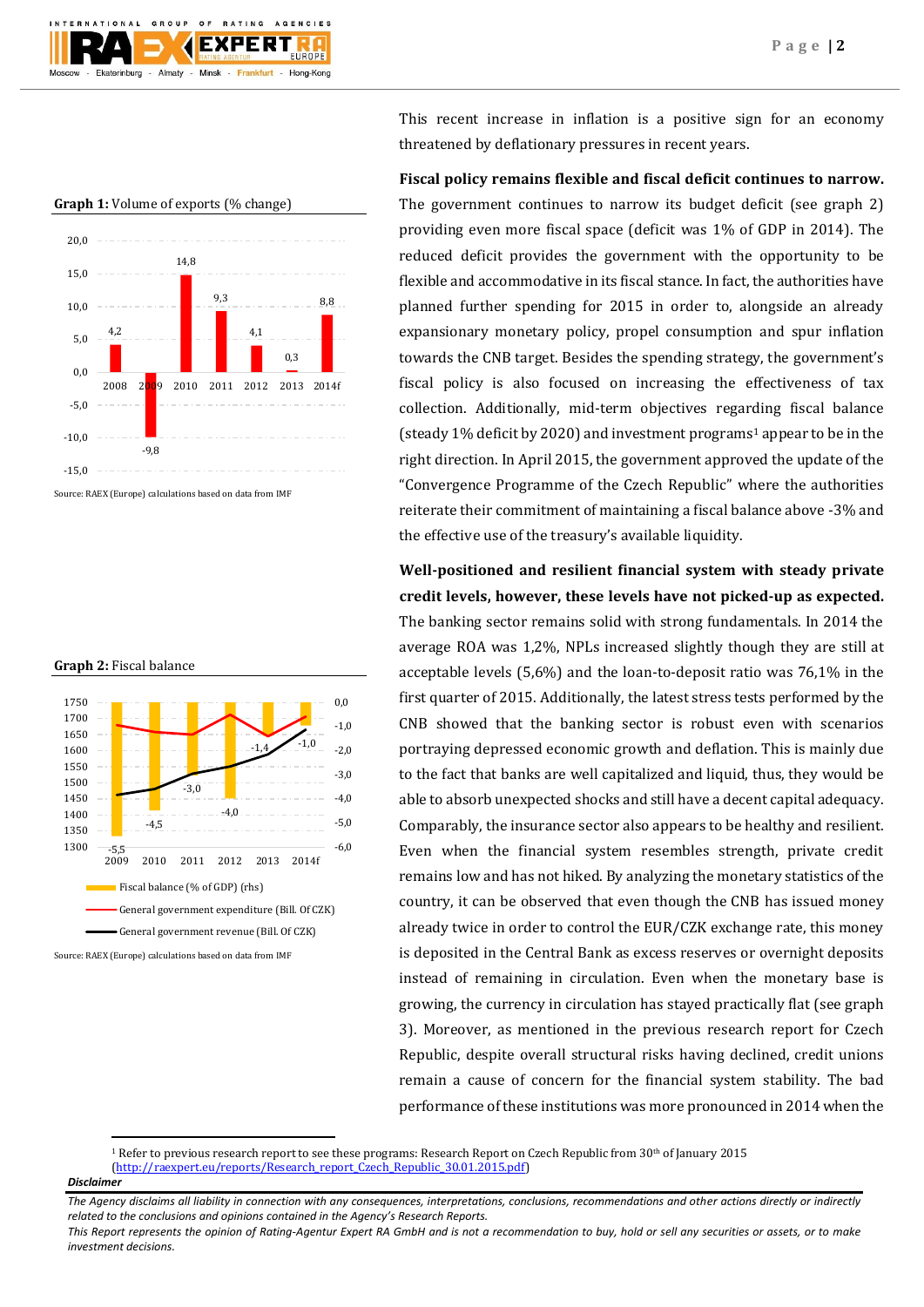NPL ratio rose up to 30% of total loans and their assets decreased for the second year in a row by 0,9% mainly due to one credit union's license being revoked. In an attempt to reduce this risk, the authorities introduced new legislation whose progress will be monitored by the Agency.

#### **Graph 3:** Monetary Base Dynamics (Bill. Of CZK)



Source: RAEX (Europe) calculations based on data from the CNB





Source: RAEX (Europe) calculations based on data from BNP Paribas

**Monetary policy continues to include potential exchange rate interventions as a tool, however, inflation was still away from the CNB target in 2014.** The monetary policy from the CNB continues to be on the same trend as reported on our previous research report, an inflation targeted policy with EUR/CZN exchange rate interventions. The floor introduced on the EUR/CZN exchange rate has aided to increase inflation expectations (matching inflation forecasts). At the beginning of 2015, the Central Bank confirmed it will continue to maintain the exchange rate floor until the end of 2016. However, the CNB has not had the need to intervene the market to stop an appreciating CZK since the program started in 2013, until recently, when the CZK was slowly appreciating (see graph 4). Once there are no more deflation risks, the floor on the exchange rate will be lifted. In addition to this, the Central Bank has maintained the two-week repo rate at 0,05%.

**External exposure to Germany and the EU still remains as a latent risk.** This exposure and dependence on the EU, especially on Germany, continues to be a potential risk for the Czech economy. Even though the EU economies are starting to recover, the situation in the European block remains unstable and unpredictable. Despite these circumstances, the current account showed a positive balance in 2014 (0,6% of GDP). Still, this exposure and its effect will be closely monitored by the Agency.

#### *Disclaimer*

*This Report represents the opinion of Rating-Agentur Expert RA GmbH and is not a recommendation to buy, hold or sell any securities or assets, or to make investment decisions.*

*The Agency disclaims all liability in connection with any consequences, interpretations, conclusions, recommendations and other actions directly or indirectly related to the conclusions and opinions contained in the Agency's Research Reports.*